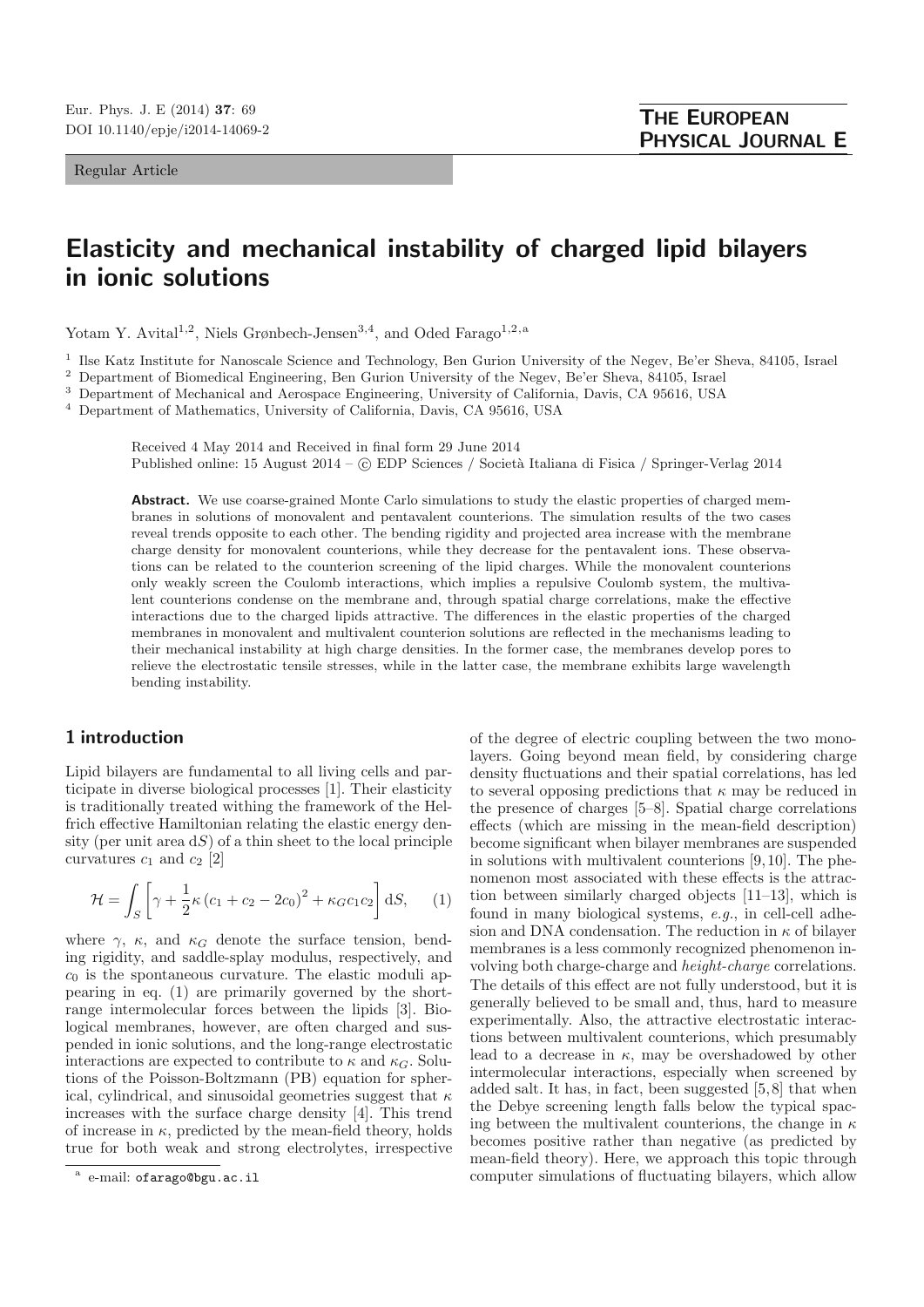us to explore the effect in the absence of added salt and other influences. Our results support the picture that spatial correlation in the charge density due to the presence of highly multivalent counterions tend to soften membranes and reduce their bending rigidity. To the best of knowledge, this is the first simulation study to report this phenomenon, with the exception of the work of Fleck and Netz [14] who investigated the enhancement of short wavelength protrusion modes (to be distinguished from the long-wavelength bending modes discussed here) due to electrostatic repulsion between the membrane charges.

The bending modulus of symmetric bilayers  $(c_0 = 0$  in eq. (1)) can be derived by considering the Fourier space representation of the Helfrich effective Hamiltonian. For a weakly fluctuating membrane, the surface S can be described within the Monge gauge by the height function  $h(\vec{r})$  above a square flat reference surface of linear size L. Upon introducing the Fourier transform of  $h(\vec{r})$ :  $h_{\vec{q}} = (l/L) \sum_{i=1}^{(L/l)^2} h(\vec{r_i}) e^{i\vec{q}\cdot\vec{r}},$  where the sum runs over a set of  $(L/l)^2$  grid points at which  $h(r)$  is evaluated (with l being a microscopic cutoff length of the order of the width of the bilayer), and  $\vec{q} = (2\pi/L)(n_x, n_y)$ is the wave vector with  $n_{x,y} = -L/l, \ldots, -1, 0, 1, \ldots, L/l$ , the Hamiltonian decouples into a sum of independent harmonic oscillators. Applying the equipartition theorem to each Fourier mode, one finds that

$$
\langle |h_{\vec{q}}|^2 \rangle = \frac{k_B T L^2}{l^4 (\gamma q^2 + \kappa q^4)},\tag{2}
$$

where  $k_B$  is Boltzmann constant and T is the temperature. The accuracy of eq. (2) has been demonstrated in numerous atomistic and coarse-grained (CG) bilayer simulations (see, e.g., [15–18]). Because this result is based on a quadratic approximation of eq. (1), it is strictly valid only for moderately fluctuating surfaces, *i.e.*, for  $|\vec{\nabla}h(\vec{r})| \ll 1$ . Here we demonstrate that charged membranes in solutions of pentavalent counterions exhibit strong thermal height fluctuations, and tend to develop long-wavelength bending instabilities. Membrane in solutions of monovalent counterions do not exhibit this type of behavior, but rather become mechanically unstable through a surface-tensiontype mechanism.

To allow for simulations of relatively large membranes, we use Deserno's implicit-solvent model [19], where each lipid is represented as a trimer consisting of one hydrophilic (head) and two hydrophobic (tail) beads of size  $\sigma$ . We set the parameters of the hydrophobic pair potential to  $\epsilon = 1.05 k_B T$  (potential depth) and  $w_c = 1.35\sigma$  (potential range). This choice yields remarkably soft membranes with bending rigidity  $\kappa \simeq 8k_BT$ , which is an essential property for this study since the electrostatic contribution to  $\kappa$  is expected to be small and difficult to measure ( $|\delta \kappa| \simeq k_BT$ ). We convert a fraction  $\phi$  of the neutral lipids to anionic lipids by introducing a charge of size  $-e$  at the center of their head beads. The negative charges of the lipids are neutralized by either monovalent or pentavalent counterions, with no added salt. In physical units  $\sigma \simeq 6.5$  Å, corresponding to a bilayer of thickness  $2 \times 3\sigma \sim 4$  nm. Setting the temperature to 300 K implies that the Bjerrum length  $l_B \simeq 7.1 \text{ Å} \simeq 1.1 \sigma$ . The short-range repulsive potential between ions and beads is given by the same form as the bead-bead repulsive potential in Deserno's model (see eq. (1) in ref. [19]) with  $b_{\text{ion-head}} = 0.5\sigma$  and  $b_{\text{ion-tail}} = 1.5\sigma$ . This choice of parameters allows the ions to approach the surface of the head beads, while excluding them from the hydrophobic core of the bilayer. Electrostatic interactions are computed using Lekner summations [20]. We neglect dielectric discontinuities (i.e., image charges) and assume that all the electrostatic interactions take place in a medium with uniform dielectric constant  $\epsilon = 80$ , see footnote<sup>1</sup>. The membranes are simulated at zero surface tension using the method described in ref. [22] for fixed-tension implicit-solvent bilayer simulations. Initially, we place a flat membrane with  $N/2 = 1000$  lipids per monolayer in the middle of the simulation box, with the counterions distributed evenly above and below the membrane. The system is allowed to equilibrate for  $10^5$  Monte Carlo (MC) time units, where each time unit  $\tau$  consists of move attempts to translate and rotate the lipids, ions displacements, and changes in the cross-sectional area of the system. To accelerate the relaxation of the long-wavelength Fourier modes, we also perform a few "mode excitation" moves per  $\tau$  [23]. After initial thermalization, the systems are simulated for additional  $1.8 \times 10^6 \tau$ , and the quantities of interest are sampled every  $50\tau$ . Equilibrium configurations of membranes with charge density  $\phi = 0.08$  in solutions of monovalent and pentavalent counterions are displayed in figs. 1(a) and (b), respectively. In the latter case, the ions tend to condense on the membrane, forming a thin Gouy-Chapmann "double layer" [9,10].

Figure 2(a) depicts the spectral intensity (eq.  $(2)$ ) of the membrane thermal undulations computed for the bilayers with  $\phi = 0.08$ , whose snapshots are shown in fig. 1. The graphs have been vertically shifted for clarity. Both graphs exhibit the power law  $\langle |h_q|^2 \rangle \sim n^{-4}$ , in agreement with the form of eq. (2) for  $\gamma = 0$ . By fitting the simulation results to eq. (2), one can extract the value of  $\kappa$ . Our results are summarized in fig. 2(b), showing  $\kappa$  as a function of  $\phi$  for membranes in solutions of monovalent (circles) and pentavalent (squares) counterions. The dashed line denotes the value of  $\kappa$  for a neutral membrane  $(\phi = 0)$ . We note that the error bars on our measurements of  $\kappa$  are quite large, reflecting not only the difficulty in obtaining good statistics for the spectral intensity of the thermal undulations, but also uncertainties in fitting the data to

 $^{\rm 1}$  It is practically impossible to calculate image charges for a fluctuating surface, which is the reason why they are routinely ignored in simulations of many-particle charged systems. In phospholipid bilayers, the image charges exclude the electric field from the low dielectric hydrophobic core of the membrane. However, we note that the exclusion of the electric field from the membrane is not only a matter of dielectric discontinuities, but can be also attributed to the nearly flat geometry and the charge neutrality on both sides of the membrane. Thus, ignoring dielectric discontinuities may actually be reasonable in some simulations of interfaces. See more detailed discussion in [21].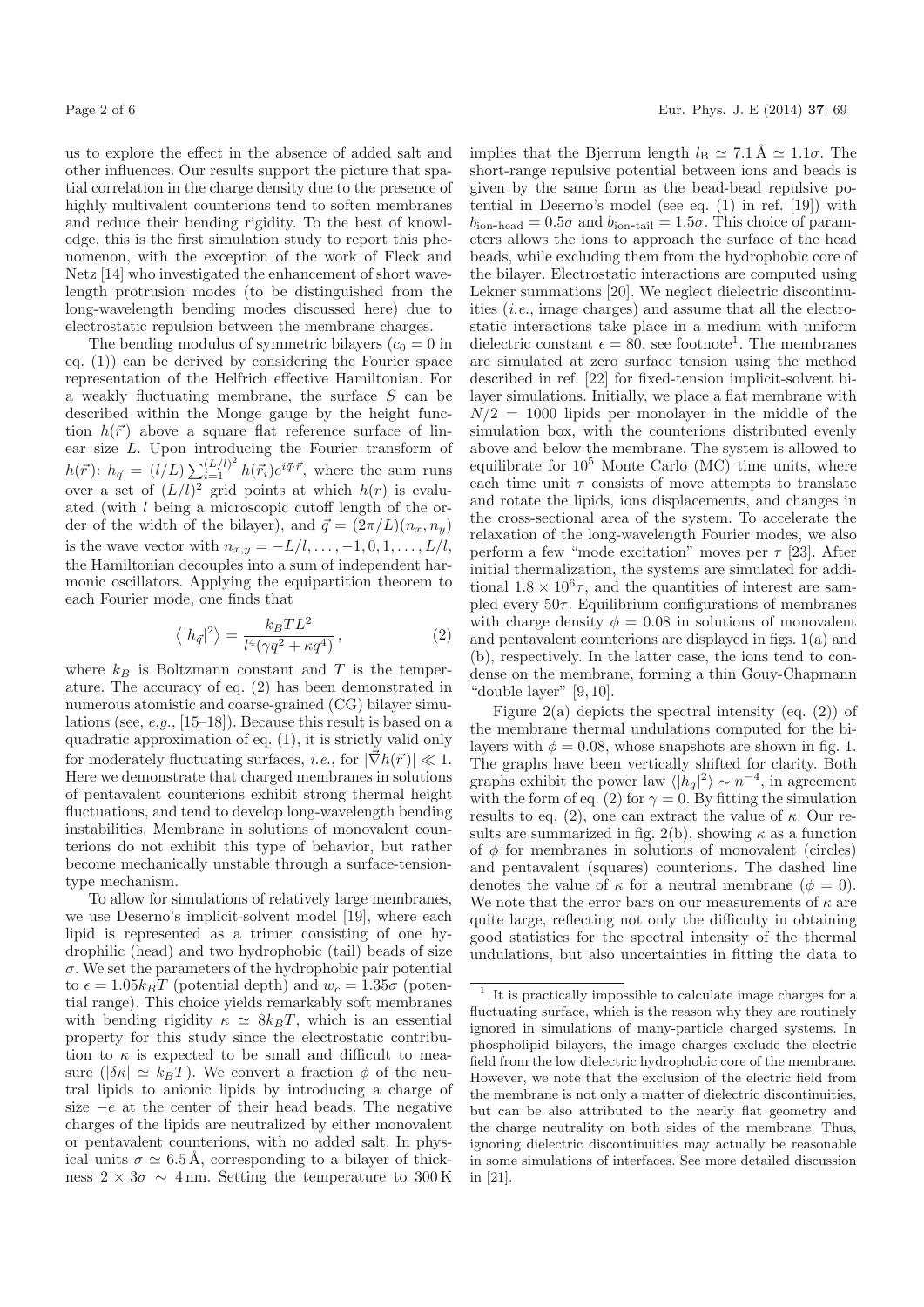

**Fig. 1.** Equilibrium configurations of membranes with charge density  $\phi = 0.08$  in solutions of monovalent (a) and pentavalent (b) counterions. The head and tail beads of the lipids appear in white and gray colors, respectively, while the ions are presented as black spheres.

the functional form of eq. (2). Therefore, it is impossible to draw quantitative conclusions from the data regarding the variations of  $\kappa$  with  $\phi$ . Nevertheless, the data in fig. 2(b) clearly supports the picture that the bending modulus of charged membranes increases from its value for  $\phi = 0$ when the counterions are monovalent. This observation is consistent with the PB theory, although it should be acknowledged that previous theoretical calculations of  $\delta \kappa$ were done for systems with extra salt and for stationary (non-undulating) membranes [4].

The PB theory is expected to break down when the socalled dimensionless coupling parameter  $\mathcal{Z} = 2\pi Z^3 l_B^2 \phi/a_0$ (where  $a_0$  is the area per lipid and Z denotes the valance of the counterions) becomes much larger than unity. Given the strong dependence of  $\Xi$  on  $Z$ , it is not surprising that simulations with pentavalent counterions reveal a very different trend of reduction in  $\kappa$  due to electrostatic effects. As in the case of monovelent counterions, the large error bars preclude quantitative analysis of the variation of  $\kappa$ with  $\phi$ . The observation that the bending modulus is reduced when the membrane is charged and suspended in multivalent counterions solution agrees with previous theoretical studies. The fact that the magnitude of the negative electrostatic contribution to  $\kappa$  is fairly small  $(\lesssim k_BT)$ is also in general agreement with existing theoretical calculations. As discussed in the introduction, the negative electrostatic contribution to  $\kappa$  in pentavalent counterions solutions has been attributed to the attraction due to spatial charge correlations in the double layer, which allows the membrane to bend more easily [8].

The picture emerging from fig. 2 is also consistent with our measurements of the equilibrium projected area per lipid,  $a_0 = 2\langle L \rangle^2/N$ , depicted in fig. 3. (The prefactor 2) in the definition of  $a_0$  is due to the fact that the number of lipids per monolayer is  $N/2$ .) In the presence of monovalent counterions, the area per lipid increases linearly with  $\phi$ . The increase in  $a_0$  arises from the *repulsive* electrostatic interactions between the charged lipids, the strength of which is enhanced with the increase in the density  $\phi$  of the charged lipids. The pentavalent counterion simulations feature markedly different behavior, exhibiting a slight decrease in  $a_0$  with  $\phi$ . The decrease in  $a_0$  in this case indicates that the effective electrostatic interactions between the lipids and counterions in the double layer become attractive due to spatial charge correlations. Also shown in the figure are results of similar simulations with trivalent counterions which exhibit intermediate behavior between the monovalent and pentavalent counterions. The observed increase in  $a_0$  may be attributed to the fact that the coupling parameter corresponding to the trivalent counterions simulations satisfies  $\mathcal{Z} \lesssim 10$ , which is still within the range where, usually, mean-field theory still holds. The same trend of "intermediate" behavior of trivalent counterions is also observed in our results for the bending rigidity (data not shown in fig. 2(b)), in which the electrostatic contribution was found to be vanishingly small.

The increase in area per lipid reported in fig. 3 can be understood as follows: We first note that in the case of no salt, the PB electrostatic free energy  $F_{\text{PB-el}} = k_B T \phi N$ (derived by integrating the electrostatic energy density over the entire space) is independent of the surface area A. The repulsion arises from the entropy of the counterions which, to an approximation, can be viewed as confined within a volume of size  $V = Al_{\text{GC}}$  around the surface, where  $l_{\rm GC}$  is the Gouy-Chapmann length. The associated free energy contribution is  $F_{\text{PB-en}} \sim -k_B T \phi N \ln(V)$  =  $-k_BT\phi N\ln(A^2/N\phi)$ , where the last equality is due to the fact that  $l_{\text{GC}} \sim (N\phi/A)^{-1}$ . Introducing the area per lipid a, and expanding the logarithm around  $a^* = a(\phi = 0)$ , we find that the area-dependent part of the PB free energy is given by  $F_{\rm PB} = -ck_BT\phi N(a-a^*)/a^*$ , where c is a numerical prefactor and the minus sign accounts for the fact that  $F_{\rm PB}$  is repulsive. Adding  $F_{\rm PB}$  to the elastic energy of the uncharged membrane, yields the following expression for the elastic energy per lipid  $f = F/N$ :

$$
f = \frac{1}{2} K_A \frac{(a - a^*)^2}{a^*} - c k_B T \phi \frac{(a - a^*)}{a^*},
$$
 (3)

where  $K_A$  is the area stretch modulus. This free energy attains a minimum at the area per lipid

$$
a_0 = a^* + c\phi(k_BT/K_A),\tag{4}
$$

which grows linearly with  $\phi$  as depicted in fig. 3.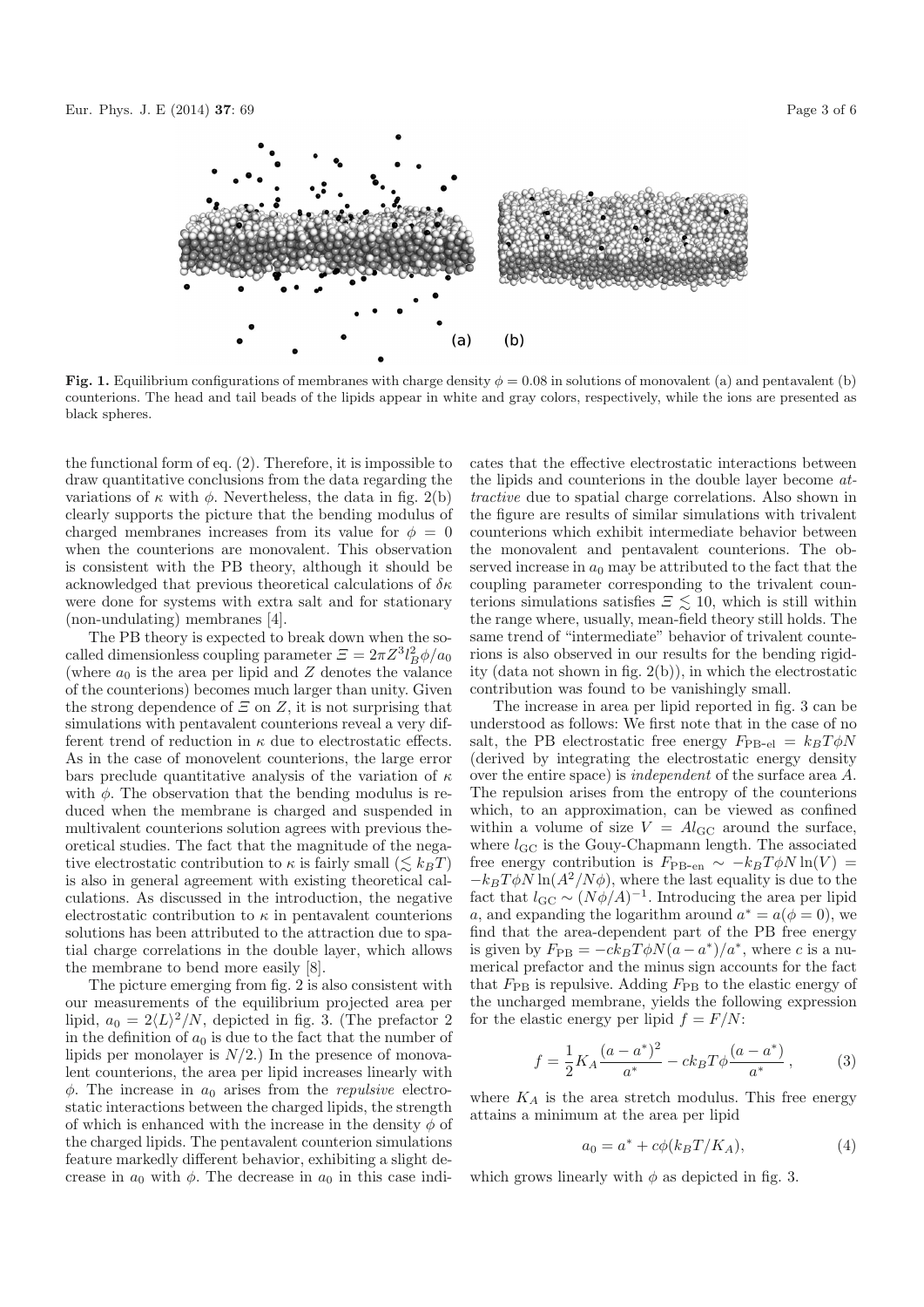

**Fig. 2.** (a) Spectral intensity as a function the squared wave number  $n^2$ . Data has been obtained from simulations of charged membranes with surface charge density  $\phi = 0.08$  in solutions of monovalent (circles) and pentavalent (squares) counterions. Solid line indicates a fit to the power law  $\langle |h_q|^2 \rangle \sim n^{-4}$ based on the four largest Fourier modes. For clarity, we vertically shifted the graph corresponding to the monovalent counterions simulations, by multiplying the spectral intensities by a factor of 5. (b) The bending rigidity  $\kappa$  as a function of the charge density  $\phi$  for membranes with monovalent (circles) and pentavalent (squares) counterions. Horizontal dashed line indicates the value of  $\kappa$  for neutral membranes ( $\phi = 0$ ).

Interestingly, both experiments [24] and atomistic simulations [25] found the area of monovalently charged phosphatidylserine (PS) lipids to be smaller than the area of their neutral phosphattidylcholine (PC) analogs. This counterintuitive result was primarily attributed to the formation of transient intra-molecular hydrogen bonds between the amyne and carboxylate groups of the PS headgroup. Our CG model allows us to "turn off" the hydrogen bonding effect and "isolate" the Coulombic contribution, which turns out to be repulsive in monovalent systems. In our CG simulations, the repulsive electrostatic interactions are balanced by relatively soft hydrophobic interactions. Because of the weakness of these attractive inter-



**Fig. 3.** Projected area per lipid  $a_0$  as a function of  $\phi$  for membranes with monovalent (circles), trivalent (triangles), and pentavalent (squares) counterions.

actions, we observe that for  $\phi > 0.16$ , the areal strain in the monovalent counterion simulations exceeds the rupture strain of the bilayer membrane, leading to the formation of membrane pores, as demonstrated in fig. 4. The rupture value of  $\phi$  could be increased by including hydrogen bonding in our CG model or, alternatively, by strengthening the hydrophobic interactions, but this will also lead to an undesirable increase in κ. Real PS bilayers have  $\kappa \sim 20-50k_BT$  which is several times larger than that of the membrane simulated here. Assuming a linear relationship between the area stretch modulus  $K_A$ and bending rigidity  $\kappa: \kappa \sim K_A d^2$ , where d is the bilayer thickness [26], we can expect the stretch modulus of real bilayers to also be a few times larger than in simulations. This feature of real PS bilayers, together with the extra attractive interaction provided by the hydrogen bonds, explains their mechanical stability at all charge densities, including for  $\phi = 1$ . The magnitude of the hydrogen bonding interactions (per lipid) can be roughly estimated by adopting eqs. (3) and (4) derived for the case of repulsive electrostatic interactions, with a modified (negative rather than positive) constant c. For fully charged membrane ( $\phi = 1$ ) PS bilayers, the area stretch modulus is typically  $K_A \sim 0.15 \,\mathrm{J/m^2}$ , and the H-bond interactions reduce the area per lipid from  $a^* \sim 0.72 \text{ nm}^2$  to  $a_0 \sim 0.65$  nm<sup>2</sup> [24]. Substituting these values into eq. (4) yields  $c \sim -2.5$ . Using this value of c in the second term on the r.h.s. of eq. (3) gives an estimate for the H-bonding free energy contribution which is  $f_{\text{H-b}} \sim -0.25 k_B T$ .

Pore formation, as exhibited in fig. 4, is not observed when the charged membranes are simulated with pentavalent counterions. Therefore, such membrane can be simulated at much higher values of  $\phi$ . However, the multivalent counterion simulations feature a different type of mechanical instability, which is directly related to the previously discussed reduction in  $\kappa$ . At high charge densities, the membranes in pentavalanet counterion solutions begin to develop large wavelength bending instabilities, as illustrated in the series of snapshots in fig. 5, correspond-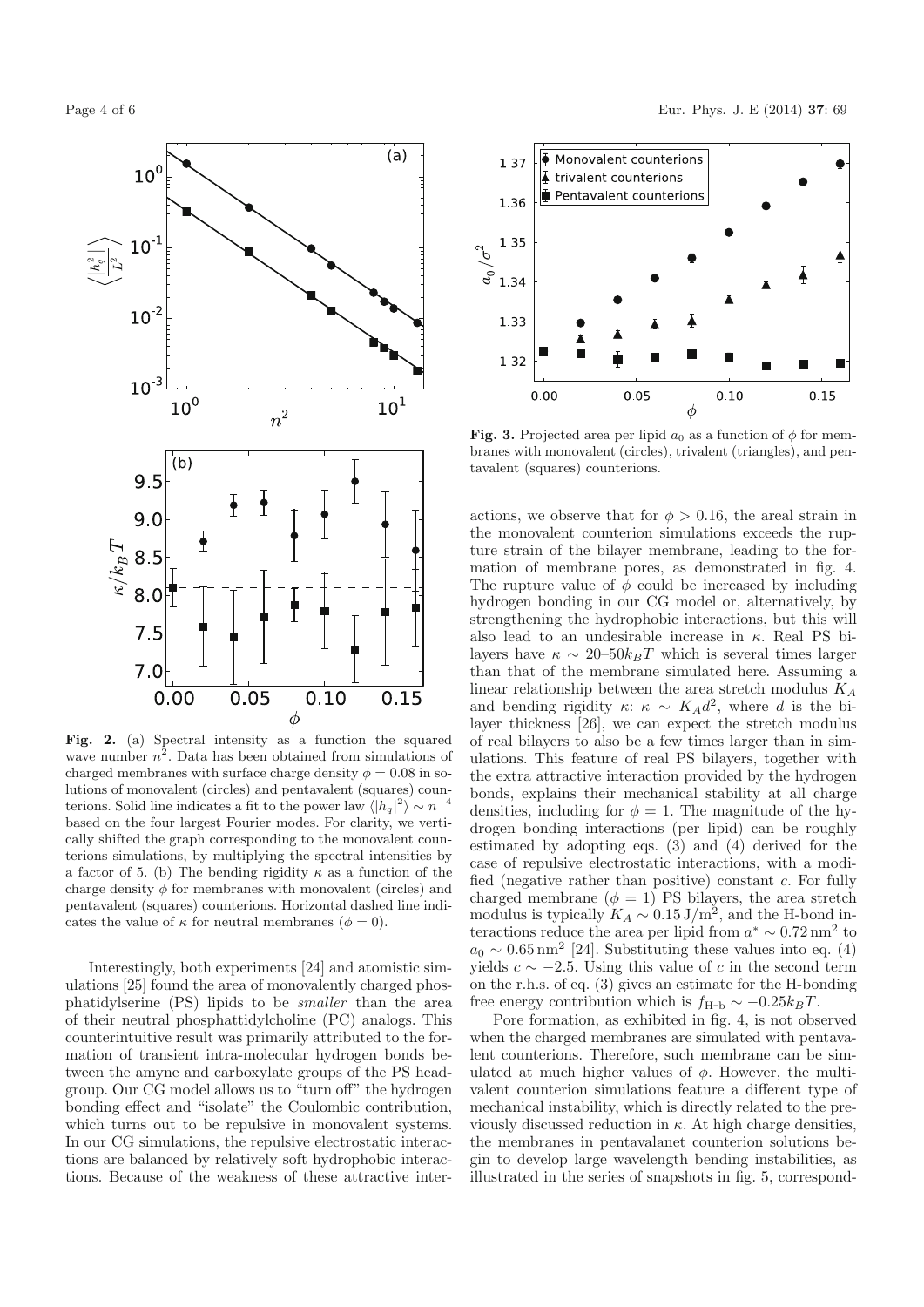

**Fig. 4.** Top view of a simulated membrane with a pore. The membrane, with charge density  $\phi = 0.2$ , is in contact with a solution of monovalent counterions (not displayed). Color coding is similar to fig. 1.



**Fig. 5.** Sample snapshots of strongly undulating charged bilayers with pentavalent counterions (not displayed). Color coding is similar to fig. 1.

ing to membranes with  $0.2 \leq \phi \leq 0.5$ . The growth in the amplitude of the undulations, observed in fig. 5, can also be inferred from the results of fig. 6. Here, we plot the spectral intensity of the membranes whose snapshots are displayed in fig. 5. Clearly, there is poor agreement between the results in fig. 6 and eq. (2). The deviation of the computational results from eq.  $(2)$  is expected because the power law  $\langle |h_q|^2 \rangle \sim n^{-4}$  is derived from the quadratic approximation of eq. (1) which, strictly speaking, is only applicable to weakly fluctuating membranes. The dashed lines represent attempts to fit eq. (2) to the data from the second  $(n^2 = 2)$  and third  $(n^2 = 4)$  largest modes. These lines highlight the rapid increase in the undulation amplitude of largest Fourier modes  $(n^2 = 1)$ , which are also the softest modes and the first to become unstable as  $\phi$ increases. The onset of this bending instability can thus be associated with the decline of the "apparent bending modulus" of the first mode,  $\kappa_1$ , which is the value of  $\kappa$ that solves eq. (2) for  $n^2 = 1$ . The results in fig. 6 correspond to  $\kappa_1/k_BT = 5.1 \pm 0.5, 5.2 \pm 0.7, 4.2 \pm 0.4,$  and  $3.8 \pm 0.4$  for  $\phi = 0.2, 0.3, 0.4,$  and 0.5, respectively. We notice that these values of  $\kappa_1$  are smaller than the values of  $\kappa$  reported in fig. 2(b) for low charge densities. At even larger charge densities ( $\phi > 0.5$ ), we observe that the undulations continue to grow and ultimately lead to the dissociation of the bilayer membranes.